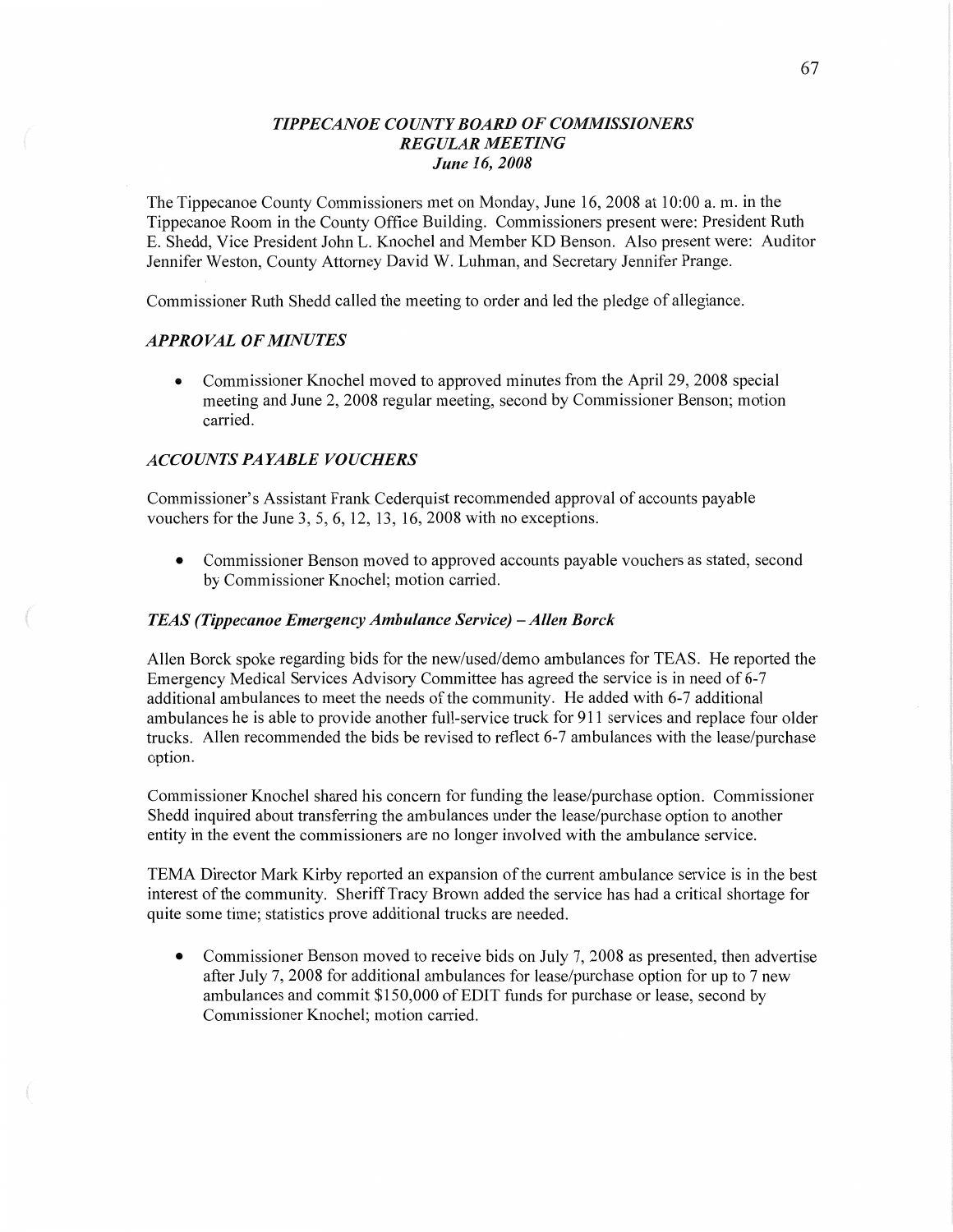#### *4-DA Y WORK WEEK C ONSIDERA T I* 0N **—** *Shirley Mennen*

**Human** Resource Coordinator Shirley Mennen stated on behalf of the commissioners she polled Department Heads to obtain feedback on a 4-day work week. She reported that 15 Department Heads/Elected Officials responded of which 9 were positive, **2** negative and 4 mixed with pros and cons as listed below:

| Pros                                                    | Cons                               |
|---------------------------------------------------------|------------------------------------|
| Save gas money                                          | <b>Effect deadlines</b>            |
| Extended hours for public                               | Elder/Childcare for extended hours |
| Additional family time                                  | Early morning start                |
| Perk for potential employees                            | Mandatory deadlines                |
| Less absenteeism                                        |                                    |
| More time for Maintenance staff to complete office jobs |                                    |
| Additional time for employees with part time jobs       |                                    |

She reported the Fairgrounds and Parks & Recreation are on 7-day operations and the Sheriff's Department, Tippecanoe Villa, Cary Home and Community Corrections are all 24-hour operations. A few of the departments agreed the 4—day workweek may offer additional coverage for these facilities.

West Lafayette Mayor John Dennis reported his staff has started preliminary discussions to determine the practicality. The city has not made any assessments but the staff strongly supports the idea.

Highway Director Opal Kuhl reported garage employees have been on a 4-day work week in the summer for at least four years. She added the employees are more productive with the longer work day.

Building Inspector Ron Highland stated contractors agree longer hours will allow for late inspections.

Prosecutor Pat Harrington confirmed criminal cases are heard every Friday and scheduling defense attorneys may be difficult **after** normal business hours.

Deputy Clerk Christa Coffey stated feedback has been positive in the Clerk's **Office.** Child Support payments are normally received on Friday but longer hours during the week would allow additional time for the public to make payments.

Commissioner KD Benson suggested working 8 hours for three days and extend office hours one day per week for public access after regular business hours.

APC Director Sallie Fahey suggested if the county goes to the 4-day workweek, **<sup>a</sup>**portion of her staff would work flex hours or work on Fridays. She also suggested the county offer access to office folders from home.

TEMA Director Mark Kirby also recommended office folder accessibility from home. His department favors the 4-day workweek and requested consideration for individual departments that stand alone be allowed to change to the 4-day work week.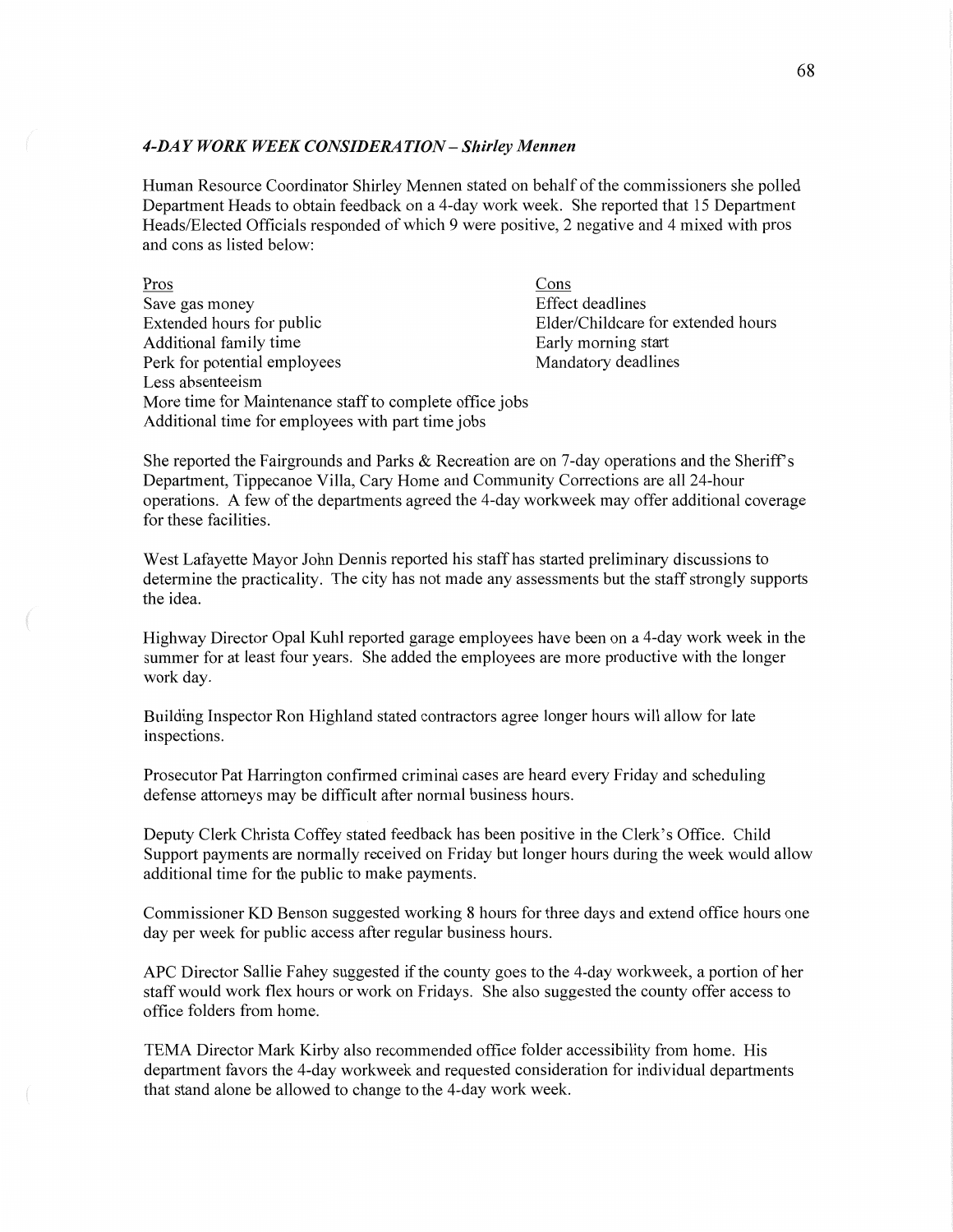Maintenance Director Mike Haan explained the county may not see a significant change in utility expenses. Maintenance staff would have an additional weekday to complete projects within the county building and courthouse. '

**MITS** Director Diane Hawkins reported she contacted other county IT Directors in the **state.**  Several Highway Departments across the state work a 4-day workweek, and some **others** reported they are open extended hours and take a partial day off during the week.

### *LINDBERG ROAD — Mayor John Dennis*

West Lafayette Mayor John Dennis spoke regarding a joint bridge project for Lindberg Road. Mayor Dennis explained Lindberg Road has had major structural problems over the years and the City of West Lafayette is interested in building a bridge over the Celery Bog to prevent costly maintenance. West Lafayette City Engineer Dave Buck provided a presentation addressing the history and issues of Lindberg Road. He proposed the county and City of West Lafayette work jointly to construct the bridge.

**0** Commissioner Knochel moved to proceed with the Lindberg Road Bridge Project, second by Commissioner Benson; motion carried.

#### *GRANTS* — *Laurie Wilson*

Sheriff Tracy Brown requested approval to apply for the Target Blue Light grant to support the National Night Out event in 2009.

**0** Commissioner Knochel moved to grant approval to apply for the Target Blue Light grant, second by Commissioner Benson; motion carried.

Laurie Wilson requested approval to accept funds from the Court Improvement Program Training grant in the amount of \$4,900 for Superior Court 3. Judge Rush will attend a Juvenile & Family Justice Professional Delegation meeting and will provide matching **funds** for the trip.

**0** Commissioner Knochel moved to accept \$4,900 in grant funds for Superior Court 3, second by Commissioner Benson; motion carried.

She also requested approval to apply for the Project Safe Neighborhood grant for the Prosecutor. The grant application is for \$10,000.

*0* Commissioner Knochel moved to grant approval to apply for the Project Safe Neighborhood grant, second by Commissioner Benson; motion carried.

#### YOU TH SER VI CES *UPDATE* **—** *Rebecca Humphrey*

Director Humphrey provided information on crime/arrest rates in the county with a demographic breakdown of youth and the most frequent offense times.

She invited the public to a meeting to be held on July 2, 2008 at **7:00** pm. with DLZ to discuss programming, operations, and construction.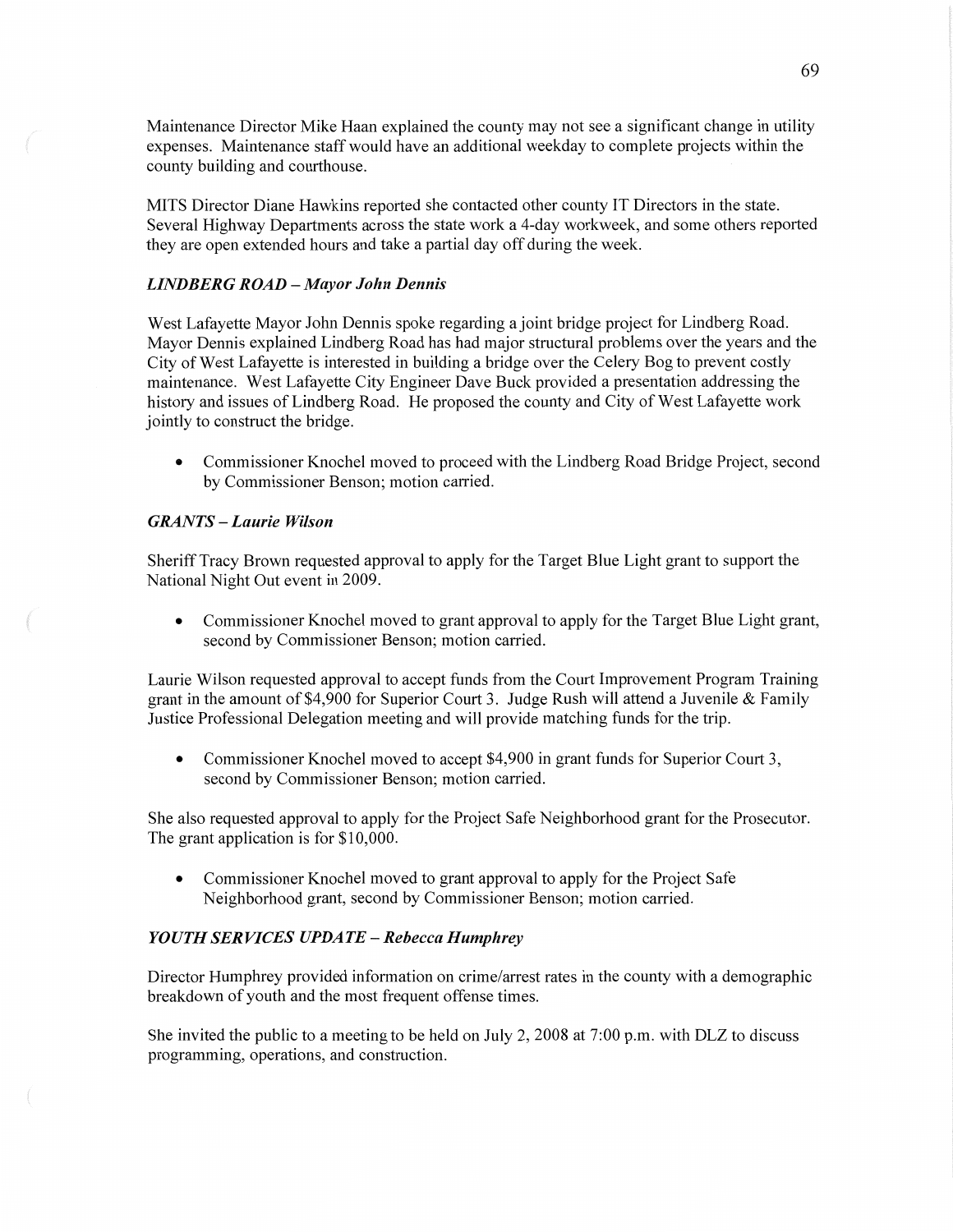Director Humphrey requested approval for a revised admission application for Cary Home. The new application includes admission information for girls.

**0** Commissioner Knochel moved to approve the revised admission application to include the girls, second by Commissioner Benson; motion carried.

#### *SALARY RECOMMENDATION*

- **0** Commissioner Benson moved to recommend a 2% salary increase for 2009; *died* for *a lack* of *second motion.*
- Commissioner Knochel moved to recommend a 4% salary increase for 2009, second by Commissioner Shedd; motion carried.

#### *H* VAC *CHANGE ORDER*

Attorney Luhman recommended approval for Change Order #3 from **D.A.** Dodd for \$663.11 to change out five isolation valves.

**0** Commissioner Knochel moved to approve Change Order #3 from D.A. Dodd, second by Commissioner Benson; motion carried.

He also recommended approval for Change Order #4 from D. A. Dodd for \$495.04 to furnish, wire and program a hot water valve for **a** VAV box.

**0** Commissioner Knochel moved to approve Change Order #4 for **DA.** Dodd, second by Commissioner Benson; motion carried.

#### *UNFINISHEDflVE W B USINESS*

#### Demolition Bids for Flood Buy-Out

Attorney Luhman opened bids received for demolition of homes purchased through the flood buy-out program.

C&M Excavating 1102 Sycamore Street *-* \$4,689 6866 State Road 25N *-* \$15,455 6521 Goldsberry Road **-** \$11,765 1024 Sycamore Street **-** \$6,028

Lauramie Excavating, Inc. 1102 Sycamore Street **-** \$4,370 6866 State Road 25N *-* \$15,148 6521 Goldsberry Road *-* \$15,875 1024 Sycamore Street *-* \$6,975

Tri-Esco, Inc. 1102 Sycamore Street **-** \$6,060 6866 State Road 25N *-* \$17,494